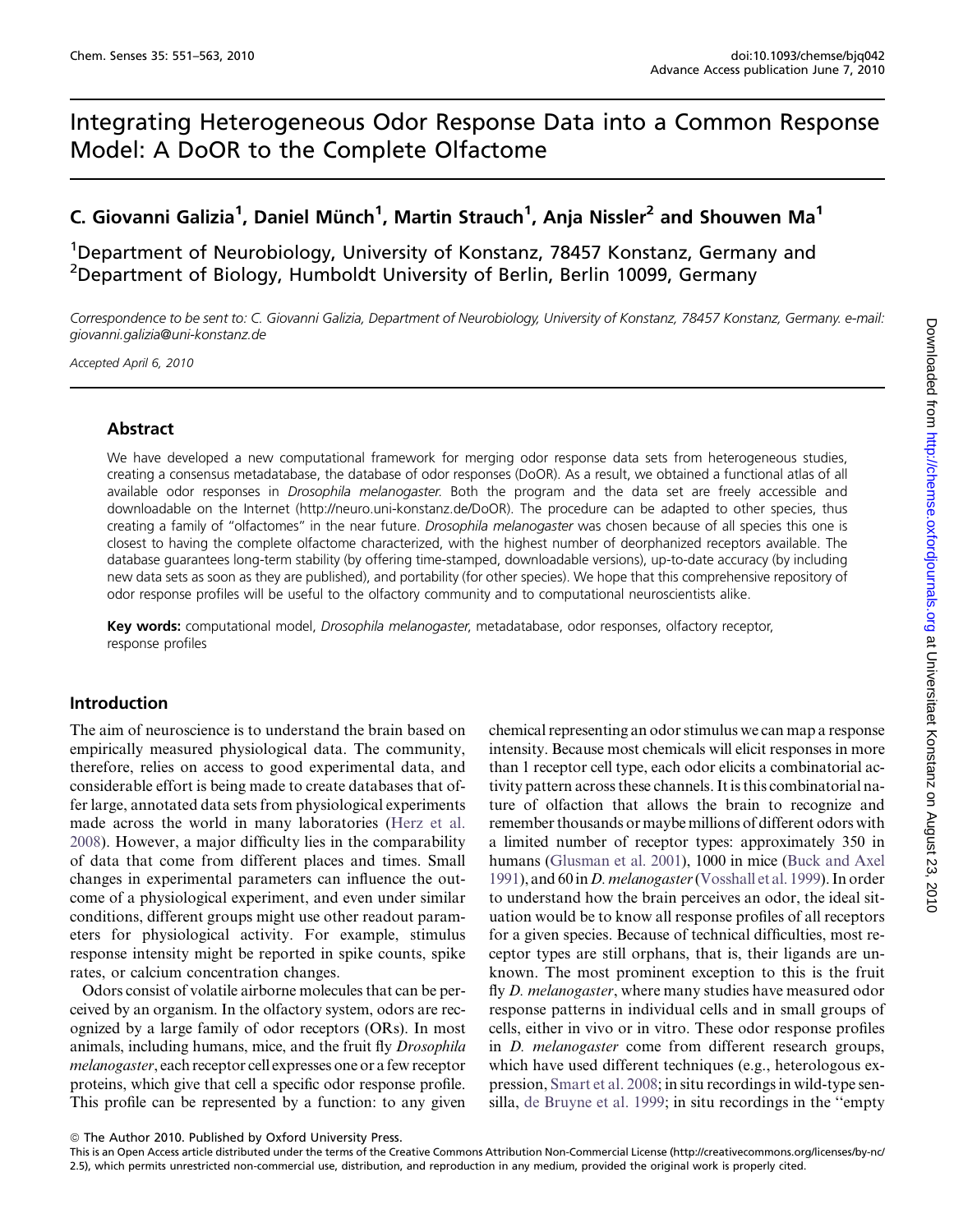neuron,'' [Hallem et al. 2004](#page-11-0); calcium imaging of cellular responses, [Pelz et al. 2006](#page-12-0)). Furthermore, the set of tested odors differed across studies. As a consequence, it is difficult to compare different studies numerically. Yet, no study has covered all receptor cells so far, and given the resources needed for such an enterprise, it would appear as a waste to do so now, where many receptors have already been deorphanized in great detail.

Exploiting this wealth of data available from the fruit fly, we have therefore developed a new approach that allows us to compare and combine odor response profiles from many studies even when their physiological responses are heterogeneous due to different techniques used and when the odors tested are only partially overlapping. As a result, we obtain consensus profiles that are based on many studies and thus are statistically more reliable than any single study. We have developed a software platform that allows to extract odor response profiles across chemicals for individual receptors or to extract the entire combinatorial response pattern elicited by a given chemical. The software is open source and can be modified by the user. Although we will update the database on a regular basis, the database includes a feature that allows for retrieving the state of the database at any given time in the past. This is important to allow for comparative computational studies on reference data sets.

The database is suitable for further studies into the combinatorial nature of olfactory coding, into the logic of ligand receptor interaction in olfactory receptors, and for other applications. Furthermore, the software can be used to create similar databases for other species, including mice and humans, as soon as enough data will be available. Thus, it joins related efforts for databases of olfactory receptor sequences and their ligands ([Crasto et al. 2002](#page-11-0)), as well as other data repositories, for example, http://senselab.med.yale.edu/ senselab/ordb or http://gara.bio.uci.edu/. The database of odor responses (DoOR) package is available from http: //neuro.uni-konstanz.de/DoOR.

## Materials and methods

#### Nomenclature

Receptors (e.g., dOr22a and Ir76b), receptor cells (e.g., ab3A and ac3B), and corresponding glomeruli (e.g., DM2 and VC3l) were labeled following the standards in D. melanogaster literature (see [Laissue et al. 1999](#page-11-0) for glomerulus nomenclature). ORs in *D. melanogaster* belong to 3 major families: ORs, gustatory receptors, and ionotropic receptors [\(Larsson](#page-12-0) [et al. 2004;](#page-12-0) [Kwon et al. 2007](#page-11-0); [Benton et al. 2009\)](#page-11-0). Each odor is given by its chemical name (e.g., 2-heptanone) and the unique Chemical Abstracts Service number (http://www.cas.org).

#### Sources for published odor response profiles

Odor responses were taken from studies with at least 5 odors tested for a given receptor. Each study enters the database with its own name based on the author, the publication year, and a short data descriptor. For example, the data from Hallem ([Hallem et al. 2004\)](#page-11-0) enter the database as 2 data sets called Hallem.2004.EN and Hallem.2004.WT. Here, EN stands for an empty neuron recording, where receptor proteins are ectopically expressed in an empty olfactory neuron, whereas WT signifies a wild-type recording, that is, a recording from an olfactory neuron that naturally expresses its receptor protein. A list of all studies with nomenclature and details on the respective experiments is provided (Supplementary Table S2). As most studies reported only one odorant concentration level, no information about response properties across concentration ranges is included in the present version of the database.

#### Sources for unpublished odor response profiles

We recorded odor response profiles for  $dOr13a$ ,  $dOr67b$ , and dOr92a. We used OrXX:GAL4 and UAS:G-CaMP flies and recorded calcium responses using a CCD (charge-coupled device) camera and a  $\times$ 50 air objective through the intact antenna cuticle as described in detail elsewhere [\(Pelz et al.](#page-12-0) [2006](#page-12-0)). Odors were diluted in mineral oil in decadic steps  $(10^{-2}, 10^{-3}, \ldots)$ , with 1:100  $(10^{-2})$  as the highest concentration, to measure complete odor response curves. Five milliliters of diluted odor was kept in sealed 20-ml vials filled with nitrogen, and 2-ml headspace was used for each stimulation. Odor delivery was automated using a headspace multisampler adapted from gas chromatography (CombiPAL, CTC analytics). For each odor stimulus, a train of 80 fluorescent frames was recorded, with a sampling rate of 4 frames per second. Odor stimuli were applied as 2 pulses, each 1-s long, at time points 6 and 9 s in each measurement. Bleach-corrected odor responses were converted into relative fluorescence changes as  $\Delta F/F$ , with F being the background fluorescence before odor stimulation. For each measurement, odor response magnitude was quantified as the average calcium increase in  $\Delta F/F$  during 4 s after first stimulus onset. Maximum response magnitude varies across animals, mostly due to difference in G-CaMP expression levels and cuticle pigmentation darkness. Before averaging across animals, responses were therefore normalized within each animal by setting the response to a reference stimulus to 1 and scaling all other responses accordingly. The reference odor was 3-octanol (589-98-0) for  $dOr13a$ , 1-hexanol (111-27-3) for  $dOr67b$ , and 2,3-butanedione (431-03-8) for  $dOr92a$ .

### Preprocessing of odor response profiles

We transformed all data sets where values decrease for better ligands (i.e., data reported as 50% effective concentration (EC50) values of odor dilution) by inverting their values in the database (e.g., in Pelz.2006.AntEC50 an EC50 value of –4.13 is coded as +4.13 in the database) in order to comply with our assumption that  $R_1(a) \le R_1(b) \Rightarrow R_2(a) \le R_2(b)$  for all odors a,b (see Results). Before fitting an odor response vector,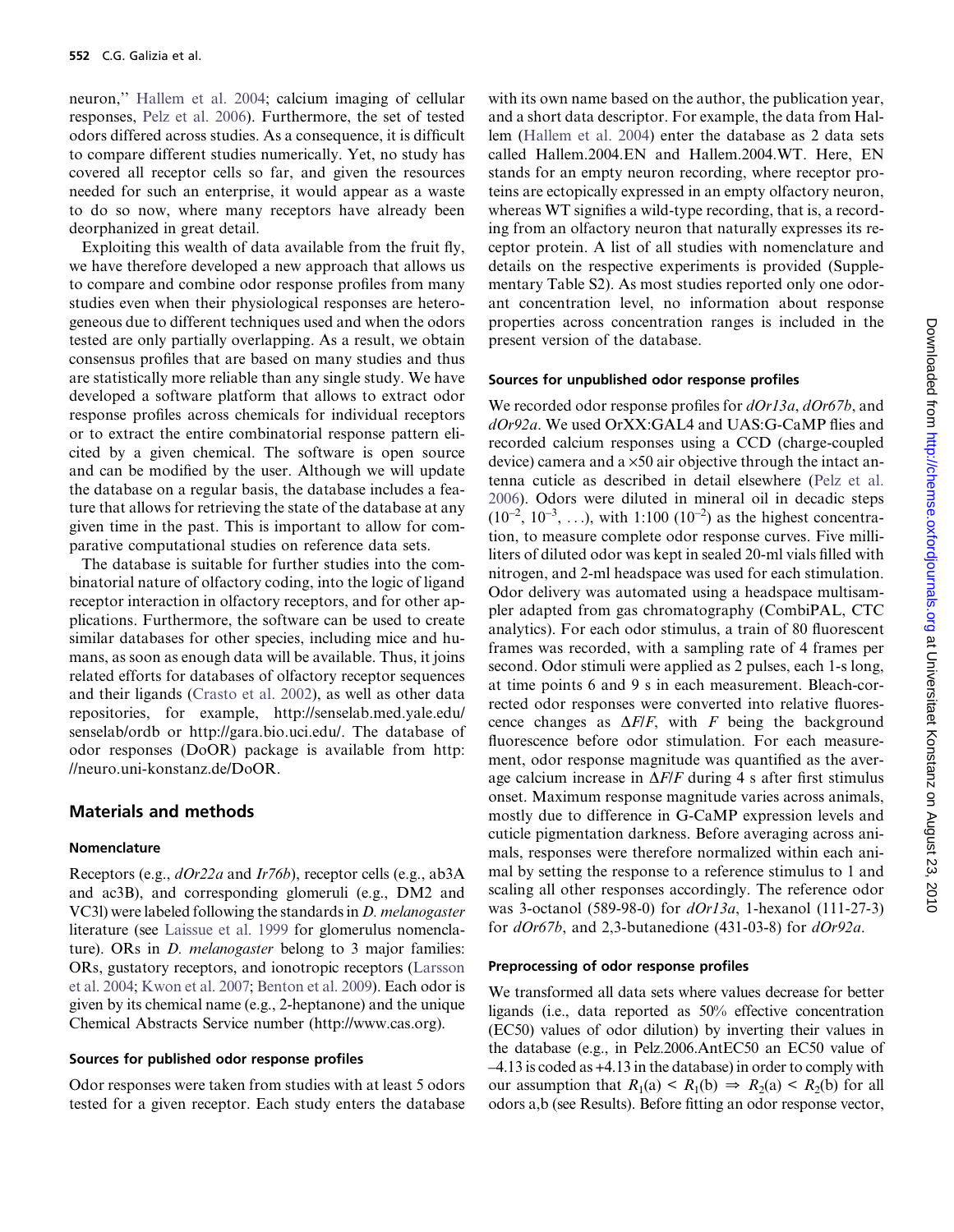its values were all scaled to the range [0, 1] in order to avoid unequal weighting of the 2 vectors in the fitting procedure.

#### Finding the best-fitting function

Take a data set of odor response profiles covering  $\rho_A$  odors in  $r_A$  receptors. We write this data set as a matrix (see Supplementary Figure S7). We have several such data sets from different studies, and each study may cover a different (but overlapping) set of odors and a different (but overlapping) set of receptors. Let there be s such studies, and let us denote them  $A^1, \ldots, A^s$ . Thus, the response to odor *i* in receptor *j* for study  $k$  is  $A_{ij}^k$ . For better readability, where useful, we denote columns by the corresponding receptor names and omit subscripts where the entire range is intended. Thus,  $A^k_{[Or22a]}$ contains the column of odor responses for receptor 22a in the kth study. We will follow the  $Or22a$  example throughout this section. The goal of the algorithm is to merge all available  $A^k$  in order to obtain a single consensus matrix  $M \in \mathbb{R}^{r \times o}$ , where r is the number of all receptors and o is<br>the number of all odors. Merging is done sequentially for the number of all odors. Merging is done sequentially for each receptor, and within each receptor, merging is done iteratively (Supplementary Figure S7). First, 2 data sets are merged and then the resulting consensus data set is merged to the next original data set. For small s (s may differ for different receptors), all possible merging sequences can be calculated. For large s, this exhaustive approach is not possible due to computing time constraints, and we follow a heuristic instead (see below).

For each merging step, we first fit 5 different monotonic functions to the pairs of data sets. The functions used are linear, exponential, sigmoid, asymptotic, and asymptotic with an offset (see Supplementary Figure S1 and user manual on the DoOR homepage). Fitting is done using the R routine nls(). This routine minimizes the square distance of the dependent variable  $f(x)$  against the independent variable x. Graphically this corresponds to the vertical distances from each point onto that function. However, this is not the optimal solution because there is no ''dependent'' and ''independent'' data set. The best solution would be to minimize not the vertical distances but the perpendicular projections onto the fitted function. However, there is no efficient algorithm yet to do this calculation. Until such an algorithm will be implemented, we have taken an alternative approach: all 5 functions are also fitted flipping the 2 data sets, effectively optimizing not the vertical projections on the fit but the horizontal projections. In our algorithm, these are the ''inverse'' functions, so that effectively a total of 10 fitting functions were tested.

For each of these 10 fits, we calculate the average orthogonal distance (unlike the fitting of best parameters, for a set of given parameters this statistic is easily computed). We select the fitting function  $f_{\text{best}}(x)$  with the smallest average orthogonal distance (mean distance [MD]). This function is only well defined within the data range of the 2 odor response

vectors that have been fitted, and an extrapolation beyond that range would create unwarranted results. Therefore, for values outside this range, we expand the function with a linear function,  $f(x) = x +$  intercept, where intercept is chosen to create a continuous function. Thus, the complete  $f_{\text{best}}(x)$  consists of a linear function to the left, a fitted function in the center, and a linear function to the right.

#### Merging 2 data sets

For all odors present in both studies to be merged (or the study to be merged into the consensus set), the location of that odor on the trajectory of  $f_{\text{best}}(x)$  is calculated by orthogonal projection. All odors that are present in only one of the 2 studies are also projected onto the function.

The odor response values of the newly merged set are calculated by measuring the distances along  $f_{\text{best}}(x)$ . Specifically, given a data point  $p_1 = (x_1, y_1)$ , we compute the distance from  $p_{\min} = (x_{\min}, y_{\min})$  to  $p_1$  as follows:

$$
d(p_{\min}, p_1) = \int_{x_{\min}}^{x_1} \sqrt{1 + (f'_{\text{best}}(x)^2)} dx.
$$

This step is followed by scaling the whole range to [0, 1]. Now the complete data set, for this receptor, has 1 study less, and the procedure is iterated (Supplementary Figure S7).

#### Data set merging order and data set exclusion

When the number of data sets to be merged is large, not all merging orders can be tested. In this case, we first calculate merging quality (in terms of mean orthogonal distance) for all possible pairs and merge the 2 data sets that yield the best merging quality. This procedure is iterated until all data sets have been matched.

There are cases where no match is possible, and these data sets are excluded. First, the minimum overlap requested (in terms of common odors of both studies) is 4. Fewer overlapping odors do not give sufficient degrees of freedom to fit the monotonic functions. Second, only pairs that result in a mean orthogonal distance below 0.1415 (which corresponds to 10% of the maximum possible distance) are merged.

#### Global scaling

For comparison of responses across receptors (see [Figure](#page-7-0) [3b\)](#page-7-0), we developed a global scaling introducing a weighting factor  $w_i$  for each receptor, making use of the information in studies that contain more than 1 receptor. Because studies that include many odors and receptors contain more across-receptor information, they are weighted more. Thus, for a study k, let n. rec<sub>k</sub> be the number of receptors covered and  $n.$  odo<sub>k</sub> the number of odors recorded. For each receptor *j*, in that study, we calculate  $R_j^k$  as the maximum odor response within that receptor, and for that study,  $S^k$  is the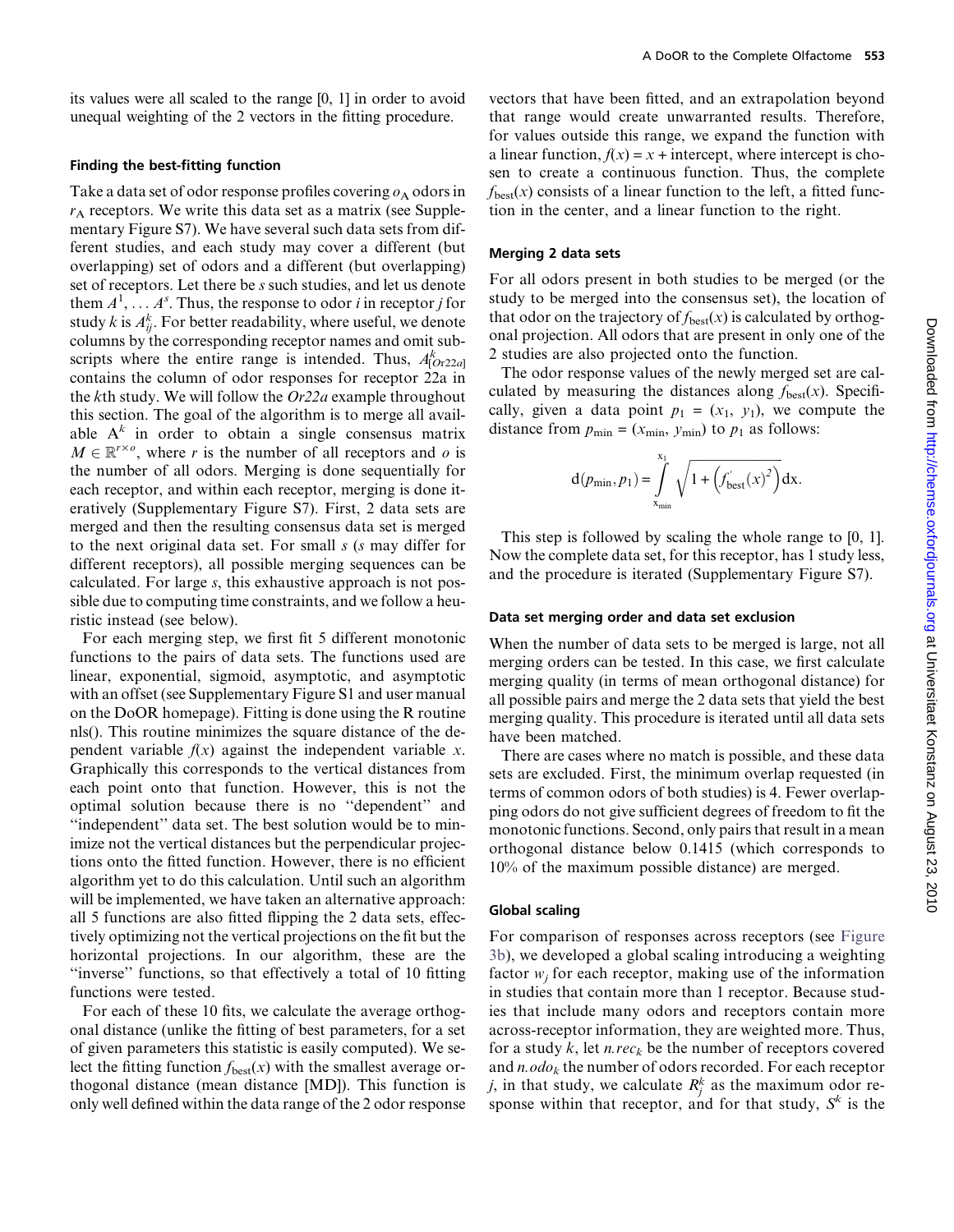maximum odor response across all receptors (in the units of that study, e.g., spikes per second). We then calculate:

$$
w_{j} = \frac{\sum_{k=1}^{s} n \cdot rec_{k} \cdot \frac{R_{j}^{k}}{S^{k}} + \sum_{k=1}^{s} n \cdot odo_{k} \cdot \frac{R_{j}^{k}}{S^{k}}}{\sum_{k=1}^{s} n \cdot rec_{k} + \sum_{k=1}^{s} n \cdot odo_{k}}.
$$

#### Implementation and availability

All methods used in this work are implemented in the open source statistical environment R ([R Development Core](#page-12-0) [Team 2009](#page-12-0)). Apart from the source codes, the DoOR packages for R comprise the original data sets and a precomputed model response matrix. With a few R commands, the user can add data, compute his or her own model response matrix, and reproduce the plots from this paper. R can be obtained from www.r-project.org. The DoOR package is available from http://neuro.uni-konstanz.de/DoOR. A help file with detailed instructions can also be downloaded from that site.

For users who just wish to query the database without using the R package, we provide a web interface for the latest version of the database including 2D and 3D visualizations of the response patterns at http://neuro.uni-konstanz.de/ DoOR.

### Results

#### Fitting 2 data sets onto each other

Different odor response profile data sets can have very different qualities and data ranges. For example, studies reporting spike counts may have discrete values, for example, ranging from 0 to 500 spikes per second. Data based on calcium imaging may have percentage of fluorescence change values ranging from negative values (for inhibitory responses) to positive values (e.g.,  $-5$  to +18  $\Delta F/F$ ). Measurements that report receptor sensitivities calculated from entire dose response curves report data as the effective odor concentration that elicit half-maximal responses (EC50), with values ranging from, say,  $-6.0$  to  $-2.0$  (corresponding to log-based odor dilutions). Unlike the first 2 cases, better ligands have a lower value when expressed as EC50. With this heterogeneity in the qualitative nature of different data types, how could we combine them? Which is the property of odor response profiles that is, in theory, consistent across all data sets? We start with the observation that all odor response profiles of a particular receptor must be based on the same monotonic relationship. Given 2 odors a and b, we denote their responses with method 1 as  $R_1(a)$  and  $R_1(b)$  and with method 2 as  $R_2(a)$  and  $R_2(b)$ . Our postulate states that  $R_1(a) \le R_1(b) \Rightarrow R_2(a) \le R_2(b)$ for all a,b of a given odor response profile. Because all measurements have noise, this postulate will not be true

in all real data sets, but the basic principle is that a better ligand in 1 data set should also be a better ligand in another data set.

We mapped data sets onto each other as pairs. In order to avoid too many free parameters, we selected 5 possible fitting models and their inverse (see Materials and methods): a linear model, an exponential, a sigmoid model, and 2 types of asymptotic nonlinear functions, 1 with an offset and 1 without (see Supplementary Figure S1). We show the merging of 2 data sets for  $dOr22a$  in [Figure 1](#page-4-0). This receptor has a broad response pattern, that is, many chemicals elicit responses [\(Figure 1a\)](#page-4-0). Responses are plotted against each other for all odors that were measured in both sets [\(Figure](#page-4-0) [1b\)](#page-4-0); note that values in Pelz.2006.AntEC50 range from 2 to 7 (negative logarithm of odor dilution necessary to elicit the half-maximal response), whereas responses in Hallem. 2006.EN range from 0 to 250 (these are response frequencies in spikes per second, compare with [Figure 1d\)](#page-4-0). Different dimensionalities along the axes influence the fitting procedure (e.g., deviation along the spike axis would weigh more because the value ranges are larger). Therefore, each data set was linearly scaled to a common range [0, 1] before mapping (compare the axes in [Figure 1b](#page-4-0) and [c\)](#page-4-0). A clear monotonic relationship (plus noise) is apparent between the 2 data sets.

Next, we mapped each point onto the regression function ([Figure 1c](#page-4-0)). Because in these regressions both data sets are equal (i.e., there is no dependent variable), mapping is done by perpendicular projection, that is, we projected each data point onto the closest point on the regression function. Some odors were measured only in 1 of the 2 data sets. These odors were also projected onto the regression line. We did not extrapolate the fitting function beyond the data range covered by the 2 data sets. Rather, we projected values outside this range onto a unitary line  $(45^{\circ}$  slope), thus leaving that range of the data set unaltered. Finally, we gave each point on the regression a value by calculating its position on the curve, scaled to the range [0, 1]. The resulting odor response profile was not the average of the 2 data sets but a fitted consensus set [\(Figure 1d](#page-4-0)). A comparison of the consensus set with the 2 original sets showed a good correspondence but also showed that for some odors the information in 1 set differed from the information in the other set. In no case, we attempted to weigh data sets based on our judgment of their quality: the more data sets are integrated the more individual outliers should become irrelevant.

Note that scaling to the [0, 1] interval might cause problems, for example, in case of a data set consisting only of weak ligands when compared with a data set with mostly strong ligands or when several receptors are compared. The first problem is addressed by not extrapolating the fitting function but using a unitary line beyond the range of each study. For the second case, we employed a global scaling to enable across-receptor comparisons (see Materials and methods and below).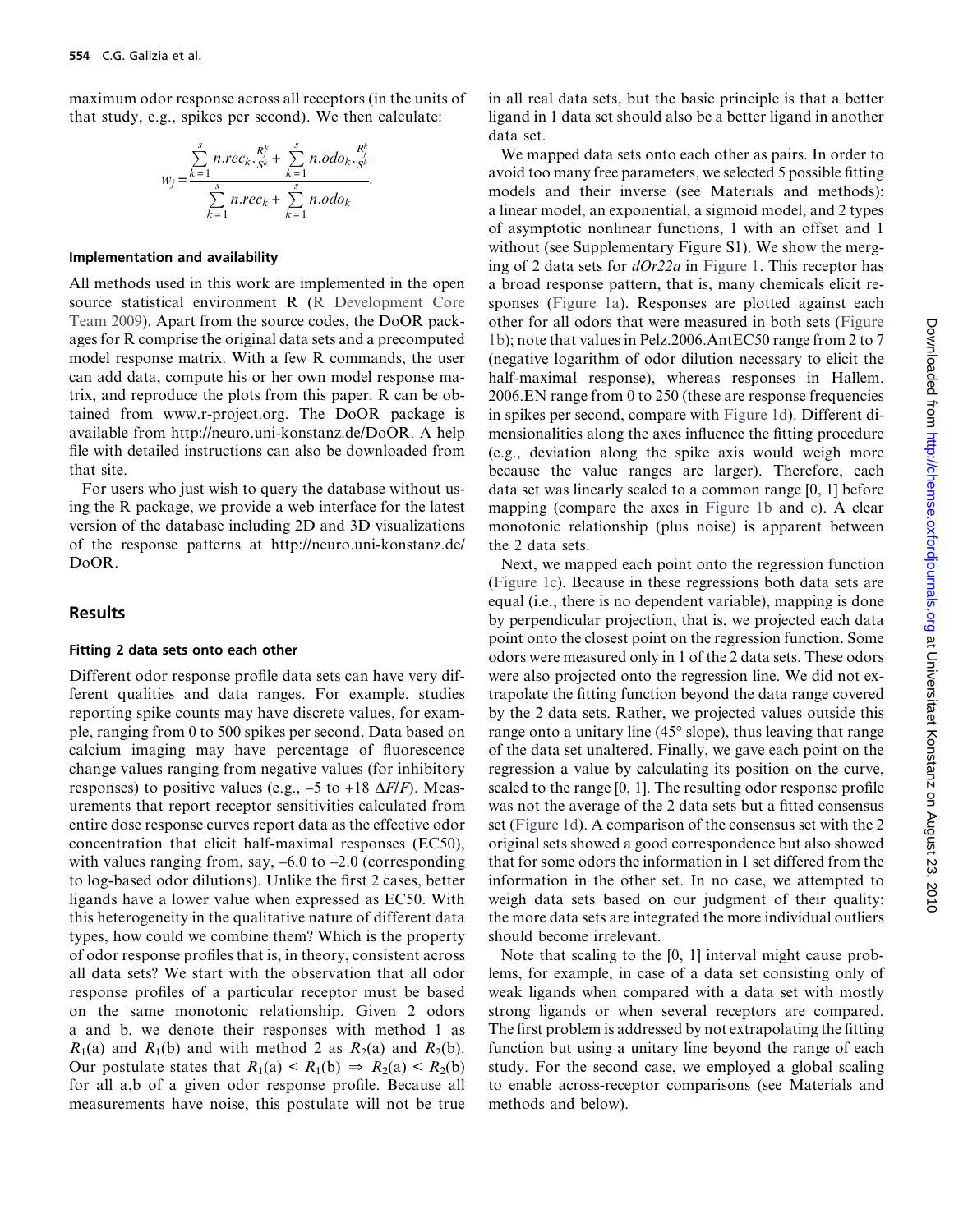<span id="page-4-0"></span>

Figure 1 Merging 2 response data sets for 1 receptor. (a) Tuning breadth of odor response profiles for dOr22a taken from 2 published sets: Pelz.2006.AntEC50 ([Pelz et al. 2006](#page-12-0)) (top, ordinate units are percentage of calcium responses) and Hallem.2006.EN [\(Hallem and Carlson 2006\)](#page-11-0) (bottom, ordinate values are spikes per second). Responses are arranged with strongest odor at the center in order to show the broad odor response profile confirmed in both studies, irrespective of the recording technique. Pelz reported EC50 values based on calcium responses from dose response profiles. Hallem reported action potential frequencies in the empty neuron preparation. (b) Plotting odor responses to substances that were measured in both data sets against each other shows a strong correspondence. Note that the values differ: spikes range (abscissa) from approximately 0 to 250 (spontaneous rate was not subtracted) and EC50 (ordinate) ranges from 1 to 7 (negative logarithm of odor dilution). (c) Generation of a consensus data set. Vertical projections from the circles as in (b) to a fitted regression function yield the consensus odor response. Odors that were measured only in 1 study are projected from the respective axis onto the regression curve (blue lines for Pelz and yellow lines for Hallem). Consensus responses are calculated from the position along the regression curve.  $(d)$  Comparison of odor response profiles of the overlapping odor set for the model responses and the 2 original data sets (EC50 and spikes per second, respectively). The model responses were arranged in decreasing order, whereas the other 2 data sets were ordered by matching the odors to the model response plot. The model response covers the normalized range [0, 1].

#### Merging multiple data sets

Ideally, each receptor has been recorded in several studies giving rise to several data sets, with many overlapping odor responses. Merging data sets was done by iteration. To this end, we performed pairwise data set mapping with each of the fitting functions, and the function with the fit performance (lowest "MD") was noted. This results in a fit-quality matrix of all data sets, from which a cluster dendrogram can be derived for visualization when fit quality is interpreted as

similarity ([Figure 2a](#page-5-0)). Note that this data set is also influenced by how many odors overlap between 2 data sets. In the extreme case, 2 sets with an overlap of just 2 odors would have a perfect fit even though they would not share any information about the odor response profile. Therefore, to create the dendrogram, we did only use those pairs that had at least 4 common values.

Next, the pair with the best-fit performance was merged. In [Figure 2a,](#page-5-0) this corresponds to joining the 2 data sets with the highest node. As a result, the complete data contained 1 set less altogether. In the next step, the created merged set was taken as reference, and its fit performance with all other data sets was measured ([Figure 2b](#page-5-0)). The data set with the lowest MD was merged into the reference, and this procedure was iterated until either all sets were merged into the consensus set or the breakout criterion was reached (see Materials and methods). With increasing number of studies, the reference set contains an increasing number of odor responses. [Figure 2c](#page-5-0) shows the whole procedure for  $dOr22a$ , which is the receptor for which most studies were available. Because the sequence of merging studies slightly influences the outcome of the consensus data set, in cases where computationally feasible, we merged the data calculating all possible merging sequences and selected the best sequence on the basis of the mean deviation of the merged sequence to each original data set.

#### Validation and rescaling

As a result, we obtained a consensus odor response profile as shown for a subset of odors with  $dOr22a$  in [Figure 2d.](#page-5-0) How reliable are the individual values? We ran the merging process as many times as there were data sets, with each time 1 data set being dropped from the list. Therefore, for each odor, we obtained several data points, that is, as many as the number of studies that covered that odor and obtained error bars as shown in [Figure 2d](#page-5-0). These error bars confirmed that our approach yields reliable values.

Although remapping of odor responses to [0, 1] is useful for theoretical analysis of olfactory coding, in an experimental setting, odor responses are more useful if they are given in the same unit as the experiments themselves. Therefore, the package can be used to back project the merged data set onto the experimental data sets. Most importantly, the backprojected data set contained data points that were not measured in the original study but that can be directly compared with their numerical value (see Supplementary Figure S2).

SFR denotes ''spontaneous firing rate,'' which is not an odor response but background activity in the absence of a stimulus. If upon stimulation with an odor firing rate drops below SFR this indicates an inhibitory response. Not all studies reported the SFR value, and some techniques have no access to this value. For example, calcium-imaging studies cannot measure uniform spontaneous activity (bursty spontaneous activity can be measured, [Galan et al. 2006\)](#page-11-0). In calcium-imaging studies, however, inhibitory responses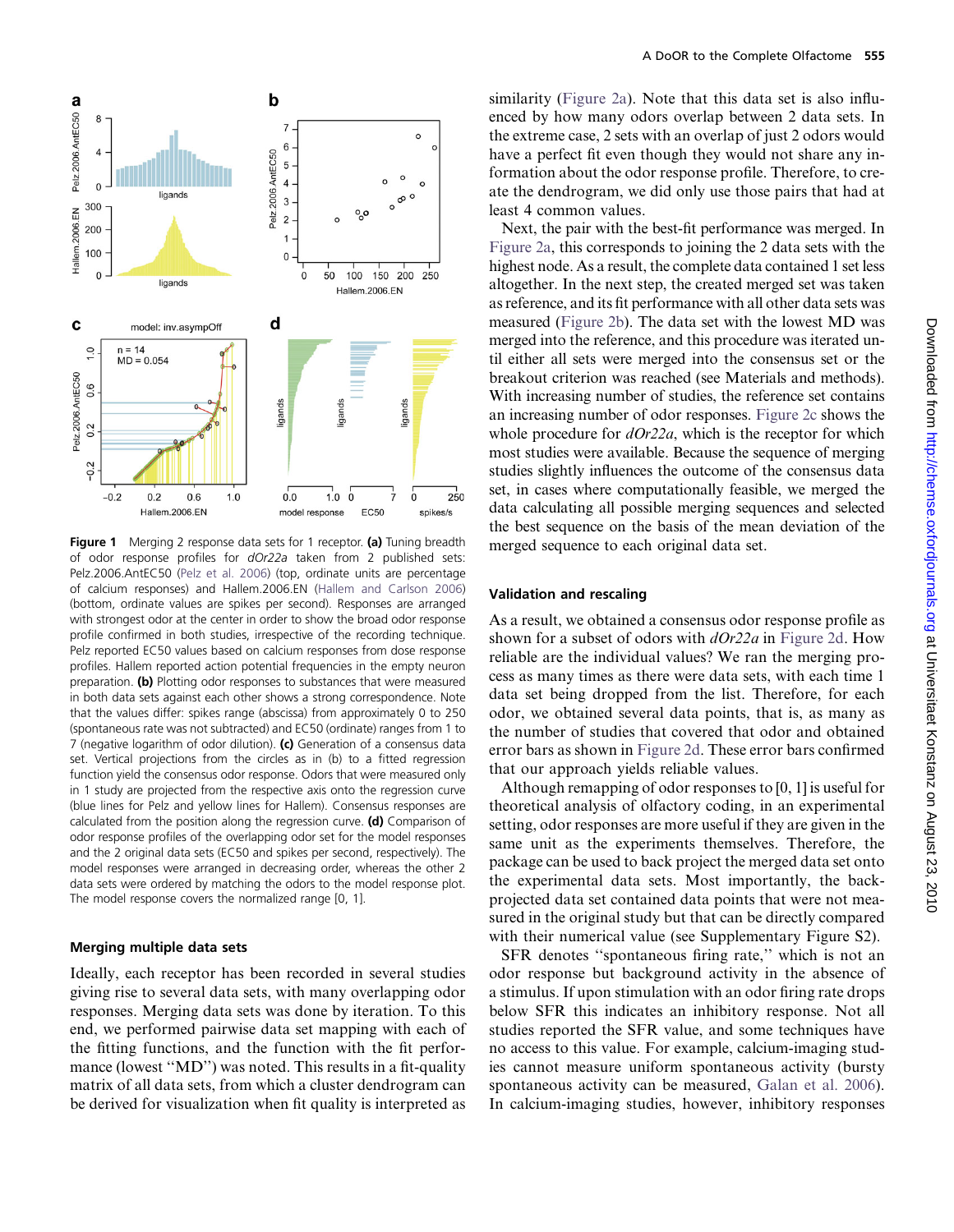<span id="page-5-0"></span>

Figure 2 Mapping many response sets for 1 receptor. (a) Hierarchical cluster dendrogram based on best-fit values of 10 data sets from 8 studies ([de Bruyne et al. 2001](#page-11-0); [Dobritsa et al. 2003;](#page-11-0) [Stensmyr et al. 2003](#page-12-0); [Hallem](#page-11-0) [et al. 2004](#page-11-0); [Pelz 2005](#page-12-0); [Hallem and Carlson 2006;](#page-11-0) [Pelz et al. 2006](#page-12-0); [Schmuker](#page-12-0) [et al. 2007](#page-12-0)) with odor responses for dOr22a. The 2 sets with the best pairwise fit are Dobritsa.2003.EN and Schmuker.2007.TR. These 2 sets are

are visible as calcium concentration decreases, as opposed to the responses to control, air or mineral oil, which generally give no responses. In our procedure, as explained so far, the merged data were scaled to the range [0, 1]. SFR, air, and solvent were always treated as if they were stimuli, and thus, inhibitory responses could be recognized as values smaller than the SFR value. However, this is not always satisfactory, in particular when comparing different receptors that might have different levels for SFR. Therefore, data can be linearly rescaled to have the range SFR to maximum map into the range [0,1], and negative values as large as dictated by the linear fitting.

#### Comparisons across receptors

Up to this point, all procedures were applied to each receptor per se without any comparison to responses in other receptors. Tuning breadth displays for 6 different receptors are shown in [Figure 3a:](#page-7-0) for example, Or67a had a broad response profile, whereas  $Or59b$  had a sharp response profile. Note also that for some receptors, only few odor responses were known (e.g.,  $Or59c$ ). For each receptor, the maximum response was set to 1 and SFR was set to 0, making negative responses immediately visible.

However, the very nature of olfactory coding is combinatorial, and for the olfactory system as a whole, no response in a single receptor neuron type contains information without a comparison to other receptors (with the possible exception of very few labeled line systems). Assume, for example, that a receptor,  $dOrX$ , has so far only been measured with very weak ligands (i.e., no better ligand is as yet known). In this case, the procedure above would still give the best odor in the test set a value of 1, which when compared across receptors would be misleading. In order to compare receptors, it was therefore necessary to rescale them (see Materials and methods).

For the 6 receptors shown in [Figure 3a,](#page-7-0) the rescaled results are shown in [Figure 3b](#page-7-0) (see also Supplementary Figure S6).

then merged and create the first model response. (b) Best fit of the remaining 8 data sets with this modeled response (merged\_data) shows that Bruyne.2001.WT is the next best match (smallest MD). This set is now merged with merged\_data. This procedure is iterated for all sets that match merging criteria (see text). (c) Iterative sequence for  $dOr22a$  showing how for each step a different mapping function might be best. Here, Dobritsa.2003.EN is first merged to Schmuker.2007.TR (see a) using inv.sigmoid as function, yielding merged\_data<sup>1</sup>. Each of the next frame gives the fitting function used, the number of odors common to both sets (n), and indicates new odors added into merged\_data<sup> $i+1$ </sup> by yellow vertical lines and odors present in merged\_data<sup>i</sup> but not in the data set by blue horizontal lines. (d) Responses to 19 selected odors in dOr22a, as calculated from all available data sets. Ethyl hexanoate and methyl hexanoate are the best ligands in this subset. The numbers under the bars indicate how many studies contribute to the given value. For example, ethyl butyrate or 1-hexanol were covered in 9 studies, whereas ethyl hexanoate or benzaldehyde were only measured in 4 studies. Gray bars give the consensus values. White box plots right to the gray bars give median, quartiles (where available), and outliers (oval circles) obtained by using a leave-one-out strategy.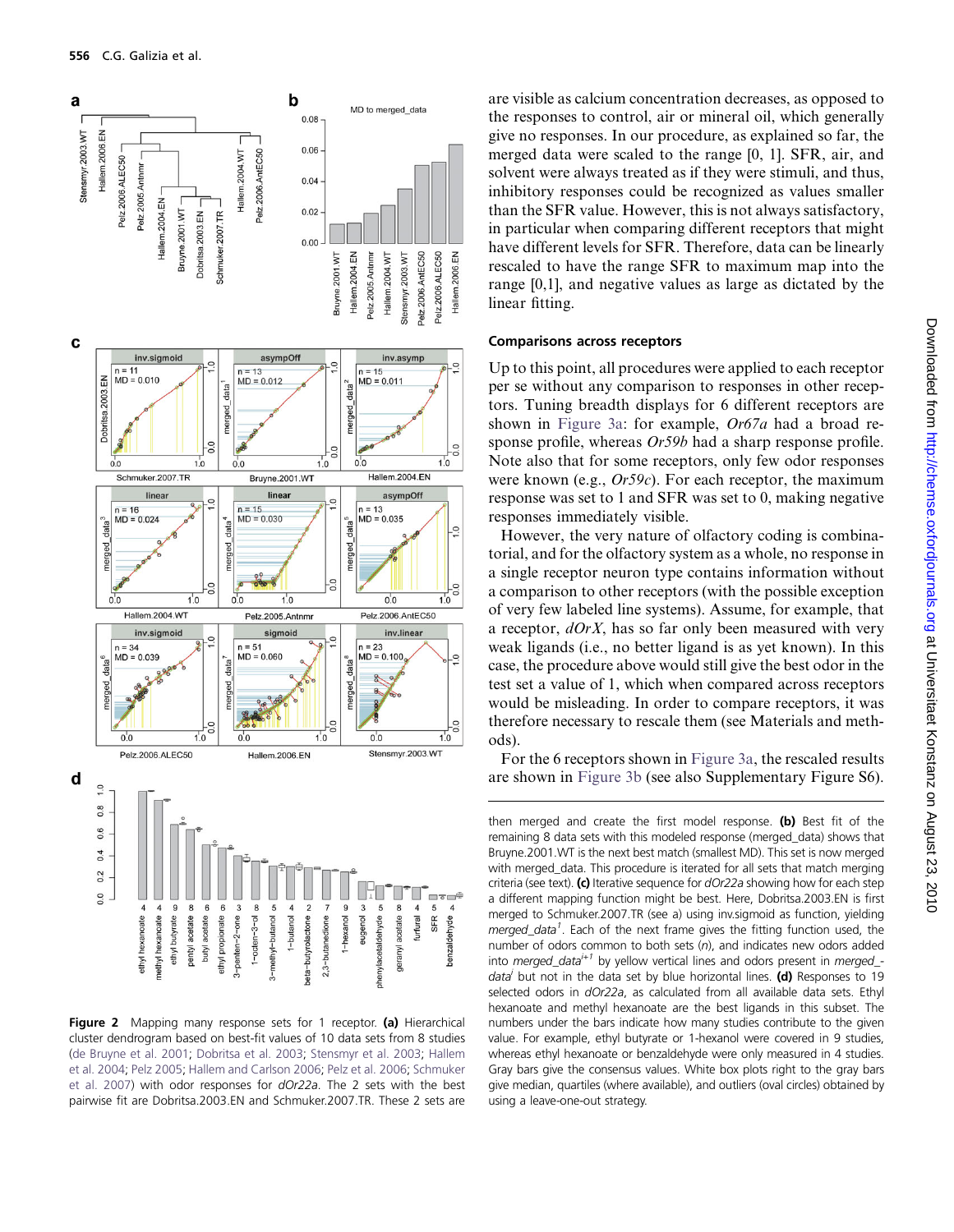Note that the pattern changes somewhat for Or59a and changes dramatically for  $Or59c$  and  $Or65a$ . The most likely explanation is that for these receptors, the best ligands have not yet been found. Studies including more odors might find a better ligand, and targeted studies that exploit the combinatorial knowledge from the entire database might help. Nevertheless, it might also be that some receptors never reach the same strong responses as other receptors. In such cases, even though the individual best ligand has been found, the elicited response might still be weak as compared with maximal responses in other cells. With the globally scaled responses, it was possible to create response breadth plots for each single odor [\(Figure 3c\)](#page-7-0), similar to the tuning breadth plots shown above. 2-Heptanone elicited responses in many receptors, some of which were negative. Methyl salicylate in contrast showed a very sharp profile evoking strong responses only in a few receptors.

Scaling odor responses across receptors is also a prerequisite for the creation of spatial odor response maps. In the Drosophila olfactory system, axons of sensory cells that express a given receptor converge stereotypically onto 1 glomerulus of the antennal lobe (AL), and thus, an activity map across receptor cells results in an activity map across olfactory glomeruli. These maps can be recorded directly, for example, using calcium imaging [\(Fiala et al. 2002](#page-11-0); [Wang](#page-12-0) [et al. 2003;](#page-12-0) [Silbering and Galizia 2007;](#page-12-0) [Silbering et al. 2008\)](#page-12-0). With the database presented here, virtual spatial activity maps in the antennal lobe can be generated; the map for 2-heptanone is shown in [Figure 3d](#page-7-0). On the webpage, the map for any of the odors in the database can be downloaded. The map visualizes activated glomeruli in shades of red, inhibited glomeruli in shades of blue, and indifferent glomeruli in white. Some glomeruli correspond to receptors, for which there is no response data; yet, in the case of 2 heptanone, these are the glomeruli D, DA1, and DC3 (see [Figure 3d](#page-7-0), light gray glomeruli). Other glomeruli do not have a value because the morphological mapping of these glomeruli onto a receptor is as yet unclear (e.g., glomerulus DP1m). Thus, the graphical display of these functional antennal lobes can also be used to earmark gaps in our knowledge of the D. melanogaster olfactome, gaps that need to be filled by targeted measurements. Interactive 3D renderings of these AL maps are also available from the Web site. A ball plot of OR response profiles is shown in [Figure 3e](#page-7-0) for a subset (see also Supplementary Figure S8). Note that many entries are still missing, that is, unknown.

#### Matching neurons, receptors, and glomeruli

Odor response profiles in *D. melanogaster* have been measured in several ways: sensory cells that were identified morphologically, without knowing what receptor they expressed, expression of ORs in other receptor cells or heterologously, expression of calcium sensors in the receptor cells, and measurement of odor responses either in the dendrites or

in the axon terminals. This diversity is possible because of a basic mapping property in this system: 1 receptor, 1 class of receptor cells, and 1 glomerulus. There are some exceptions to this scheme: some cells express more than 1 receptor, and some of the glomerular mapping strategies are more complex. Therefore, we included these cases into the database. The simplest one is given by  $dOr22a$ , which is coexpressed with *dOr22b*: because no function for *dOr22b* is known, only  $dOr22a$  has been mapped to the neuron ab3A and the glomerulus DM2. In cases where 2 receptors are coexpressed and each contributes to the odor response profile, we created a separate mapping for ORs (ligandbinding properties) and for receptor cells (odor response properties). For example,  $dOr85e$  and  $dOr33c$  are coexpressed in the receptor neuron pb2A ([Goldman et al.](#page-11-0) [2005](#page-11-0)). The database contains 3 entries, but only the entry for pb2A is matched with glomerulus VC1 in the visualization of the antennal lobe. In this case, the functional relevance is high because the 3 odor response profiles differ.

#### Mapping unlabeled response profiles into database

In some cases, the mapping of receptor cell and receptor is not yet known. Here, the database can be used to find an appropriate match. To test this procedure, we used the database to find the receptor cell that expresses  $dOr13a$ . We expressed the calcium indicator G-CaMP under the control of the  $dOr13a$  promoter ([Figure 4a,b](#page-9-0)) and recorded calcium odor responses to a total of 111 odors at a dilution of 1:100 (selected responses in [Figure 4c](#page-9-0), full results in Supplementary Table S3). For all odors that elicited responses, we further decreased the dilution in decadic steps until no responses were left. The best ligand was 1-octen-3-ol, and furfural elicited a calcium decrease ([Nissler 2007](#page-12-0)). At this stage, the odor response profile of  $dOr13a$  was known, but the corresponding receptor cell was not. We thus used the consensus database to calculate how well the recorded response profile matched each of the known consensus response profiles. Data set ab6A had the best match ([Figure 4d\)](#page-9-0), which is a receptor neuron that had been characterized previously [\(de](#page-11-0) [Bruyne et al. 2001](#page-11-0)) but for which the expressed receptor was not yet known. We also used a recently published data set in which odor responses in *dOr13a* were recorded ([Kreher](#page-11-0) [et al. 2008\)](#page-11-0) and confirmed our result (data not shown). To confirm our link of  $dOr13a$  with ab6A, we mapped the area on the antenna where  $dOr13a$  is expressed ([Figure 4a](#page-9-0)) and found that area to match the published location of ab6A [\(de Bruyne et al. 2001\)](#page-11-0). The glomerulus that is innervated by neurons expressing  $dOr13a$  is DC2 ([Couto et al. 2005\)](#page-11-0) [\(Figure 4b](#page-9-0)). Thus, we conclude that ab6A expresses  $dOr13a$ , correcting previous suggestions that  $dOr13a$  might be expressed in intermediate sensilla [\(Couto et al. 2005](#page-11-0)). Taken together, we used a comparison between physiological recordings and the consensus database to find a match between receptor cells and receptor proteins and confirmed this by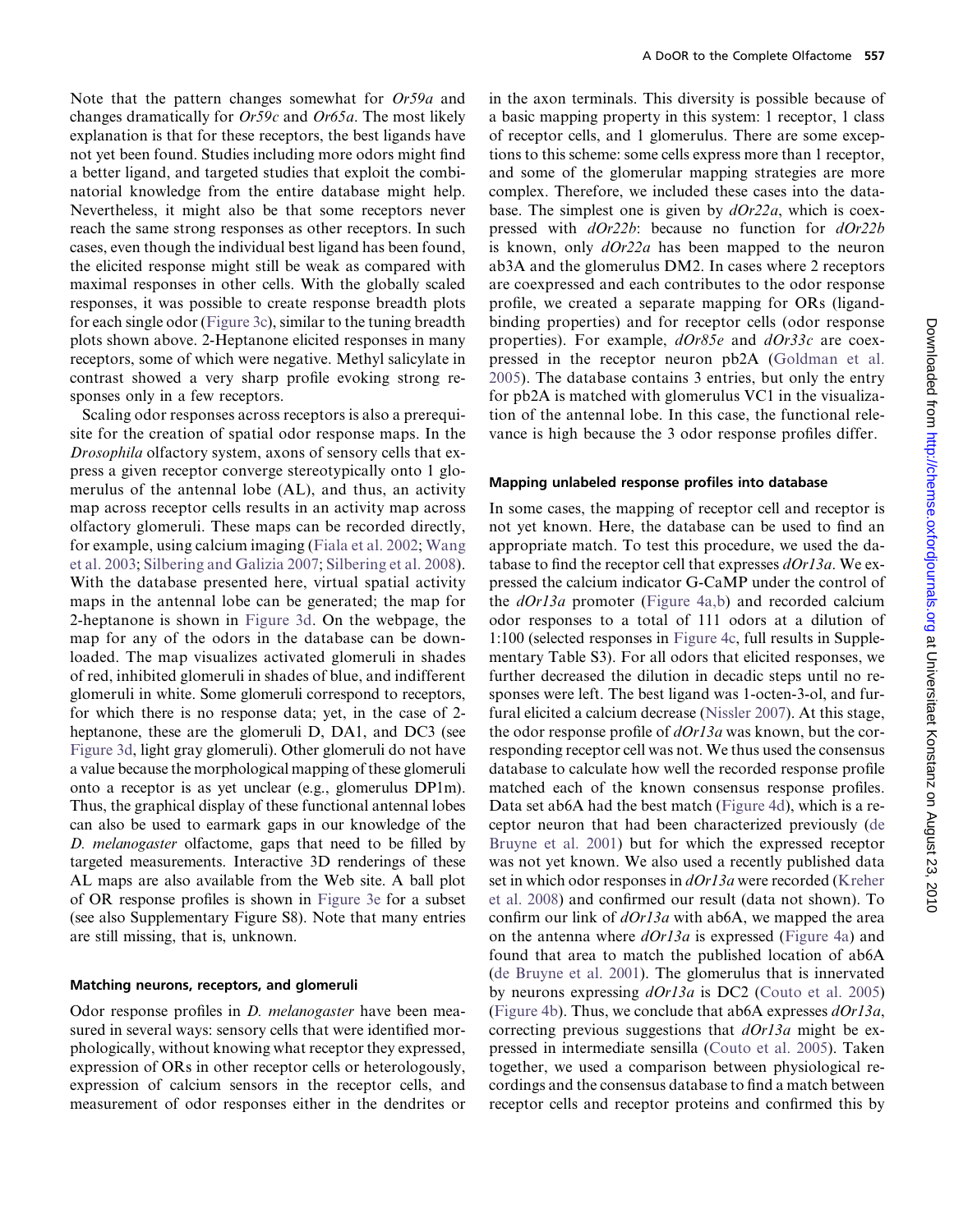<span id="page-7-0"></span>

Figure 3 The complete consensus data set. (a) Tuning breadth plots (compare with [Figure 1a\)](#page-4-0) for 6 receptors based on the respective consensus data set. Note the pointed shape and negative responses in Or59b and Or65a and the broader profiles in Or67a and Or67b. Only few odor responses are available for Or59c. n Gives the number of odors but not the number of studies merged. Each receptor has been calculated separately and was therefore scaled independently of the other receptors. (b) Same as (a) but normalized across receptors (see text). Or59a, Or59c, and Or65a do not reach strong responses, indicating that these receptors have a different physiology or that the best ligands have not yet been identified. See Supplementary Figure S6 for additional plots. (c) Response breadth plots for 6 odors, that is, plotting responses against Or. Note that odors differ in their response breadth, for example, broad range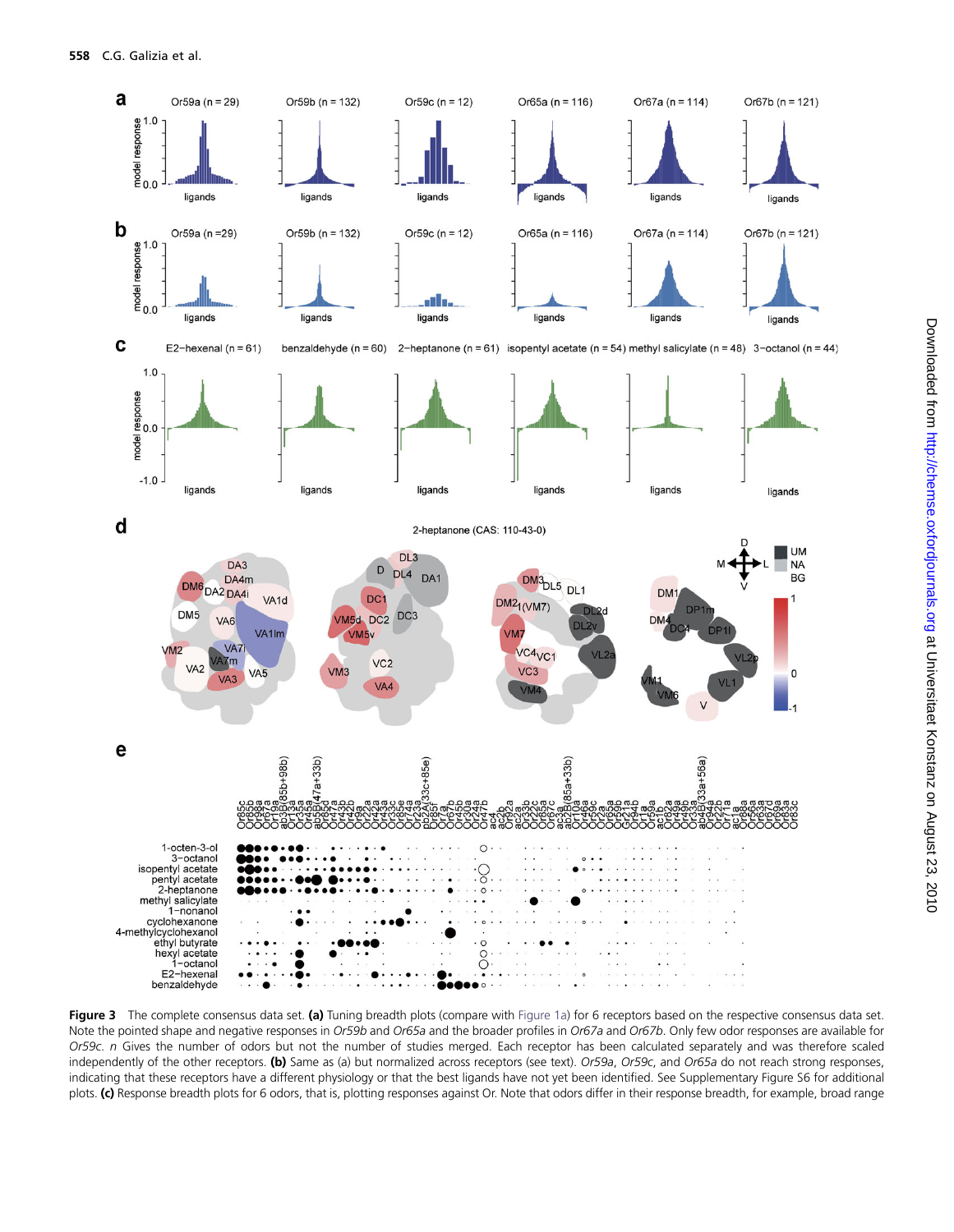neuroanatomical analysis. A similar procedure might also be useful for interspecific studies, finding functionally homologous receptors across species.

## Estimating unknown receptor responses

As shown above, even with this comprehensive meta-analysis, our current knowledge of the D. melanogaster olfactome is quite incomplete. Thus, the database might lead to targeted studies toward a more complete olfactome. However, in several instances, it would be useful to have an estimate for an odor response even if none has been measured yet. Could the DoOR database be used for this purpose? We used local least squares imputation [\(Kim et al. 2005](#page-11-0)), which is a method for estimating missing values in a matrix (Supplementary Figure S4). As an example, Supplementary Figure S5a shows estimated responses in red. However, validating this approach using the leave-one-out technique, we found that this imputation technique is only reliable for a subset of odor responses (Supplementary Figure S5b,c; Wilcoxon test,  $P = 0.5616$ ). Future studies will need to develop more appropriate algorithms for response estimation, possibly including external information such as chemical odor similarity.

# Relating olfactory space with other data

The *D. melanogaster* olfactome as it will be available with increasingly complete versions of the DoOR database can be used to answer several important questions in olfactory coding. As a teaser, we mention 4.

- (1) Odor response properties can be mapped onto chemical space ([Schmuker and Schneider 2007\)](#page-12-0). In this approach, large data sets of chemical descriptors are used for characterizing chemicals, and multivariate statistics is used to extract those chemical descriptors that have the highest predictive values for odor responses of individual receptors or receptor families. This approach yields 2 very important results: first, it can be used to predict better ligands and/or unknown ligands for particular receptors (see above). Second, knowing which chemical properties best predict a receptor odor response profile can be used to understand mechanisms of ligand receptor interactions.
- (2) Bioinformatic analysis of OR sequences. Mathematically, we have a similar approach as before, in which 2 related but distinct multidimensional spaces are compared and analyzed with respect to which parameters/

factors are most predictive for the interaction of the 2 spaces. Specifically, such a comparison might yield which sequence positions of the genes are correlated with odor response properties and which are not, thus generating hypotheses for odor-binding sites. Similar approaches have been taken for individual receptors, for example, the mouse MOR42 subfamily and could be tested experimentally ([Abaffy et al. 2007\)](#page-11-0).

- (3) Odor response properties can be mapped onto the behavioral meaning of odors: repellent or attractive odors ([Semmelhack and Wang 2009\)](#page-12-0) or pheromones and nonpheromones. Using the spatial representation of odor response patterns in the antennal lobe that can be generated from the DoOR package, it is possible to answer questions as whether behaviorally relevant odor responses are clustered and/or concentrated in particular antennal lobe areas or whether they are distributed and compare these results with experimental data.
- (4) The logic of spatial arrangement of odor response properties in the antennal lobe can be analyzed. Supplementary Figure S3a shows an odor response similarity matrix for all glomeruli in the antennal lobe: some glomeruli have very similar odor response profiles (shown with dark red squares) and others are anticorrelated (blue). Is there a relationship between the spatial distance of glomeruli in the antennal lobe [\(Laissue et al.](#page-11-0) [1999](#page-11-0)) and their physiological similarity? We found the relationship to be significant, with a tendency of similar glomeruli to be closer neighbors (Supplementary Figure S3b), except when only cases with small odor counts (6:31) are considered. However, the slope of this relationship is small, accounting for 0.28 correlation value difference across the entire antennal lobe. We conclude that functional odor response properties have only a limited influence on the spatial location of glomeruli in the D. melanogaster antennal lobe, a conclusion that has significant implications for models of interglomerular computations in the antennal lobe ([Galizia and Menzel 2001\)](#page-11-0).

# **Discussion**

# The use of a functional atlas

Here, we create a functional atlas of odor responses for olfactory receptors, receptor cells, and olfactory glomeruli of

for 2-heptanone and isopentyl acetate and narrow range to methyl salicylate. n Gives the number of receptors included. (d) Physiological antennal lobe response to the odor 2-heptanone. By mapping each receptor to the glomerulus it innervates, we generate a fictive spatial response pattern in the antennal lobe. Excitatory responses are given in red and inhibitory responses in blue in 4 consecutive slices through the antennal lobe. UM, unmapped glomeruli, where the respective receptor is not yet known; NA, nonavailable glomeruli, where no odor responses have been measured for the corresponding receptor; BG, background material used for the shape of glomeruli beneath the indicated plane; D, dorsal; V, ventral; M, medial; L, lateral. Antennal lobe figure modified from [Vosshall and Stocker \(2007\)](#page-12-0). (e) Plot of normalized odor responses across all available receptors, for a set of odors, including odors often used in behavioral studies in Drosophila melanogaster. Negative responses are given as empty circles. The complete table is in Supplementary Figure S8.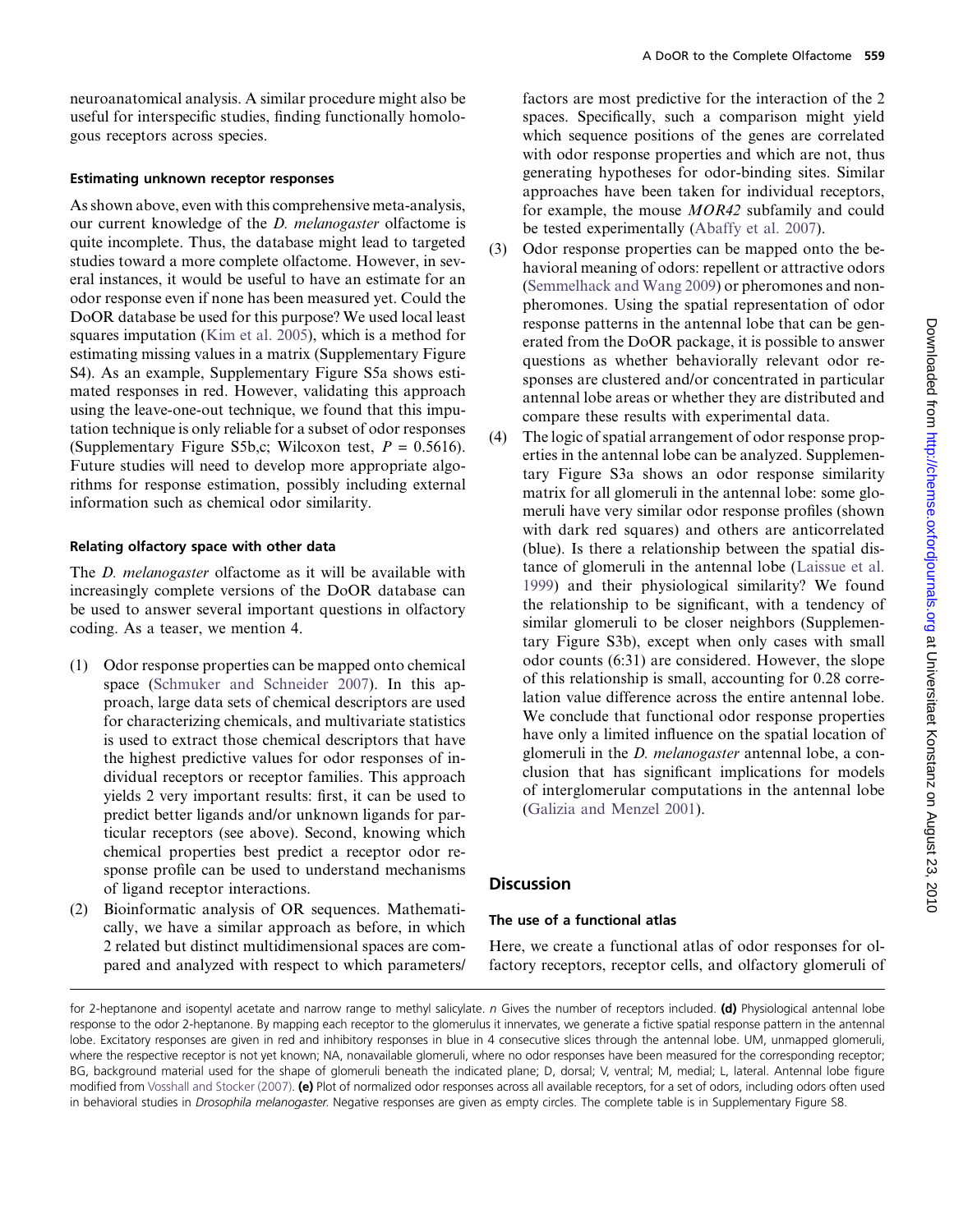<span id="page-9-0"></span>

Figure 4 Mapping response profiles to ORs. (a) Left panel: Confocal picture of the antenna of Or13a:GAL4;UAS:G-CaMP shows expression in a small number of olfactory sensilla. The location corresponds to that published for ab6A sensilla. Right upper panel: Anatomical picture of the antenna as seen in wide-field microscopy for calcium imaging. Right lower panel: False color–coded spatial response pattern to 3-octanol shows focalized responses. (b) Confocal picture of the antennal lobes of a Or13a:GAL4;UAS:G-CaMP fly shows fluorescence in 1 glomerulus for each antennal lobe (arrows), indicating that this Gal4 line targets a single receptor neuron population. The lower panel shows a magnification of the boxed area in the upper panel. ES, esophagus; D, dorsal; V, ventral. (c) Left: 24 selected odors that evoked calcium responses. S3h.butanoate, (S)-(+)-3-hydroxybutanoate; R3h.butanoate, (R)-(-)-3hydroxybutanoate; E2h.acetate, E2-hexenyl acetate; Z3h.acetate, Z3-hexenyl acetate; h.methanoate, hexyl methanoate; m3h.hexanoate, methyl 3 hydroxyhexanoate; e3h.hexanoate, ethyl 3-hydroxyhexanoate; pb.lactone, gamma-propyl-gamma-butyrolactone; right: plotting the data measured knowing the receptor gene by calcium imaging (left ordinate) and electrophysiological recording (right ordinate) against the response data measured from ab6A (abscissa). (d) Pearson's correlation of the response profile over 111 odors measured by calcium imaging in Or13a:GAL4;UAS:G-CaMP flies to each known model response of antennal receptors. The best match was found with RP.ab6A.

the fruit fly D. melanogaster. This functional atlas represents a consensus data set combining all available data. It will serve as a reference work for olfactory physiologists, but it also represents a new approach of how to map different data sets onto each other. The only strict assumption made is that of a monotonic odor response function.

Most odors elicit a combinatorial pattern of activity across olfactory receptors, resulting in a stereotypical combinatorial pattern of activated glomeruli in the primary olfactory center (the mammalian bulb or the insect antennal lobe) ([Galizia and Menzel 2001\)](#page-11-0). In such a combinatorial system, the effect of removing individual receptors is difficult to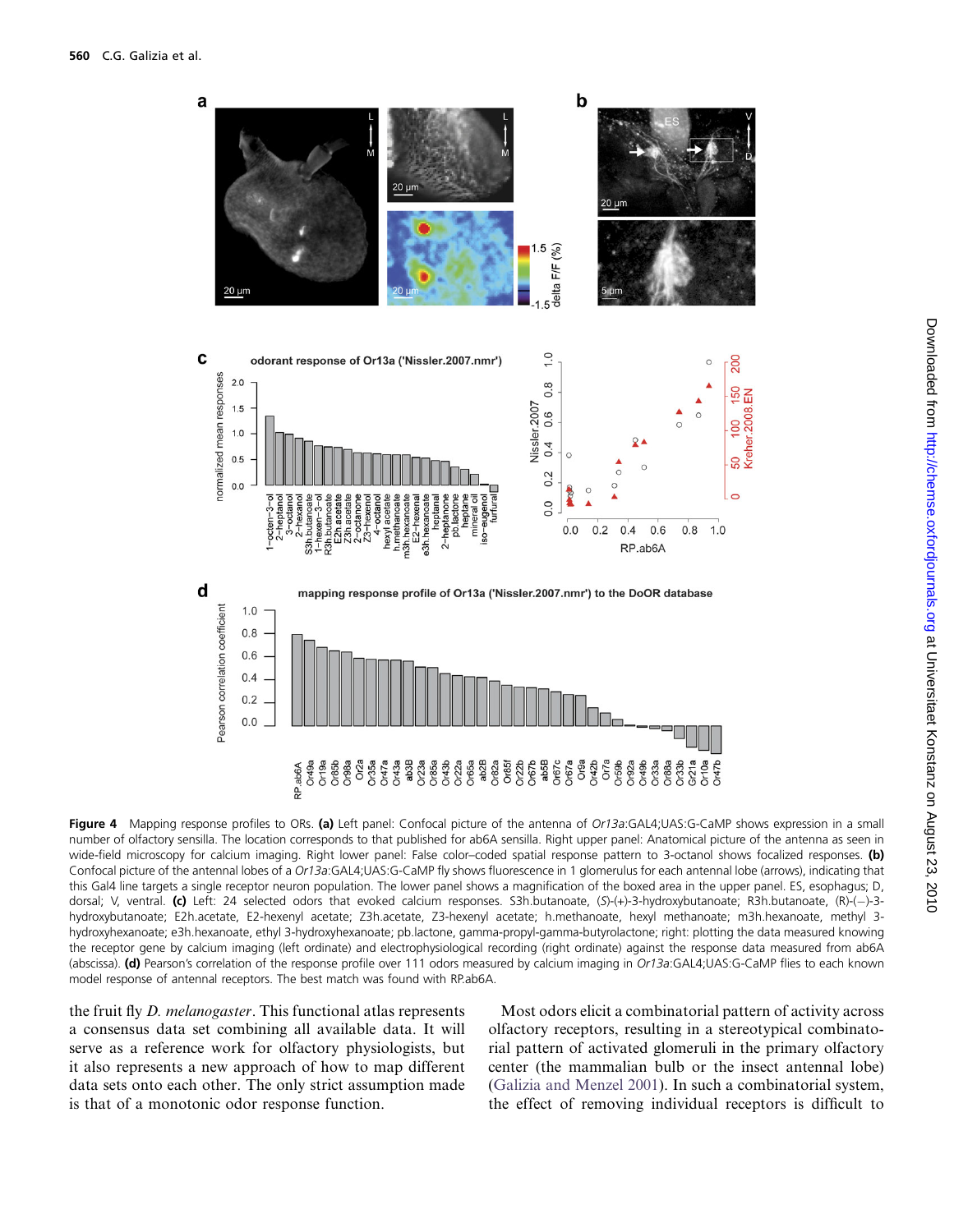predict. For example, silencing dOr22a in D. melanogaster did not lead to a behavioral deficit in the response to any of the better ligands of this receptor, but it did create a deficit in response to a weak ligand ([Keller and Vosshall 2007](#page-11-0)). This example shows that it is not sufficient to know the response of a single receptor class. Hence, the goal of this functional atlas is to generate the full olfactome of a species, in this case D. melanogaster. The data currently available do not yet include all receptors (see Supplementary Table S1), but the framework is open to new additions and will grow as more data will be collected by different laboratories.

Based on the complete olfactome, it will be possible to understand and to model the combinatorial nature of olfactory coding. In particular, the biological ''olfactory space'' can be derived from the data, that is, a description of how similar and dissimilar different odors are at the level of primary receptor input. At a later stage, when a similar database will be created for other species, it will be possible to compare these olfactory spaces for different species and thus to understand for what odors individual species have evolved higher resolution either in terms of discrimination capacity or in terms of sensitivity.

#### The need of new mathematical tools

In principle, 2 approaches can be taken to create a complete functional atlas. In 1 approach, a mass screen using a dedicated technique would be used to create a homogeneous data set that results in a functional atlas. For example, in the visual system, the spectral response properties of photoreceptors can be mapped in great detail by electrophysiological recordings and once done the description is complete. Although attractive, this approach is not feasible in the olfactory system where the number of receptors is high in all species (*D. melanogaster* being among the most tractable) and the number of odors is infinite: every single study will always grasp but a partial view of the olfactome. Therefore, it is necessary to take the second approach, that is, to merge different data sets. Because these data sets differ in many respects, new mathematical tools are necessary. We have created a framework which allows for merging data sets of any kind as long as a single assumption is fulfilled: that the relationship be monotonic, that is, that better ligands in 1 study are expected to be better ligands in all studies (give or take variability).

This approach might also be useful in other studies where heterogeneous data sets need to be merged into metadatabases. Our entire package is open source. Without any change in the code, it can be adapted to the olfactory systems of other species: the only thing to do is to feed the data into a spreadsheet, create a graphical template for the antennal lobe output (if necessary), and a consensus database can be created. Thus, as soon as sufficient data will be available, the same platform will be usable to create olfactomes for other species, for example, mice or humans. With appropriate changes, the software could also be used for nonolfactory systems.

Although conceptionally and practically attractive, a database that is constantly evolving and including new data also creates problems: computational studies, for example, need to access standardized data sets because a change in the data set creates a situation where different results cannot be attributed unambiguously to a different model any more. Therefore, we will make older versions available indefinitely: the ''DoOR 1.0'' or ''DoOR 2.0'' will represent different stages in the publicly available data, such that computational studies will be able to consistently use a single reference olfactome, allowing for creating statistical or computational benchmarks.

#### Limitations of the database

From a biological–physiological point of view, the data set presented here has 3 major drawbacks: it lacks information about 1) odor concentration, 2) complex stimuli, and 3) temporal response profiles. First, at the current stage, no information about responses to odor concentrations is included. This is a serious drawback because odor concentration is a fundamental parameter in olfaction. Some studies have measured odor responses across concentrations for all odors tested: in these cases, receptor responses can be coded as odor dilution that elicits half-maximal response strength [\(Pelz et al. 2006\)](#page-12-0). In other studies, dose response curves were only measured for a subset of odors or not measured at all. For ligands with high affinity, this can create distortions in the database: for example, ethyl hexanoate and methyl hexanoate are currently the best-known ligands for  $dOr22a$  [\(Pelz](#page-12-0) [et al. 2006\)](#page-12-0). At high concentrations, however, the responses to these substances decrease due to fast receptor adaptation. Thus, in some studies that did not include dose response curves but tested many odors at high concentrations, these odors erroneously appear to be good, but not exceptional ligands. Some receptors have complex dose response curves for particular odors, further complicating the concentration aspect. Currently, there are not enough published data sets to include odor concentration into the database, but with an increasing number of studies, this will be possible. Including odor concentration as a parameter into the database will add 1 difficulty: measuring absolute odor concentration of a stimulus at the receptor cell in an experimental situation is not trivial. Thus, a concentration of 1:100 in 1 laboratory may not correspond to a concentration of 1:100 in another laboratory. Relative concentrations are less problematic: the relationship of 1:100 to 1:1000 will be 1:10 in all laboratories. Additional mathematical tools will be necessary to allow for automatic dose response curve shifts for data from different laboratories.

Second, complex stimuli are not covered in the database. These include odor mixtures but also other properties. For example, in a dynamical situation where odors are given as turbulent plumes, responses to some odors can be quite different as compared with the response to the same odor as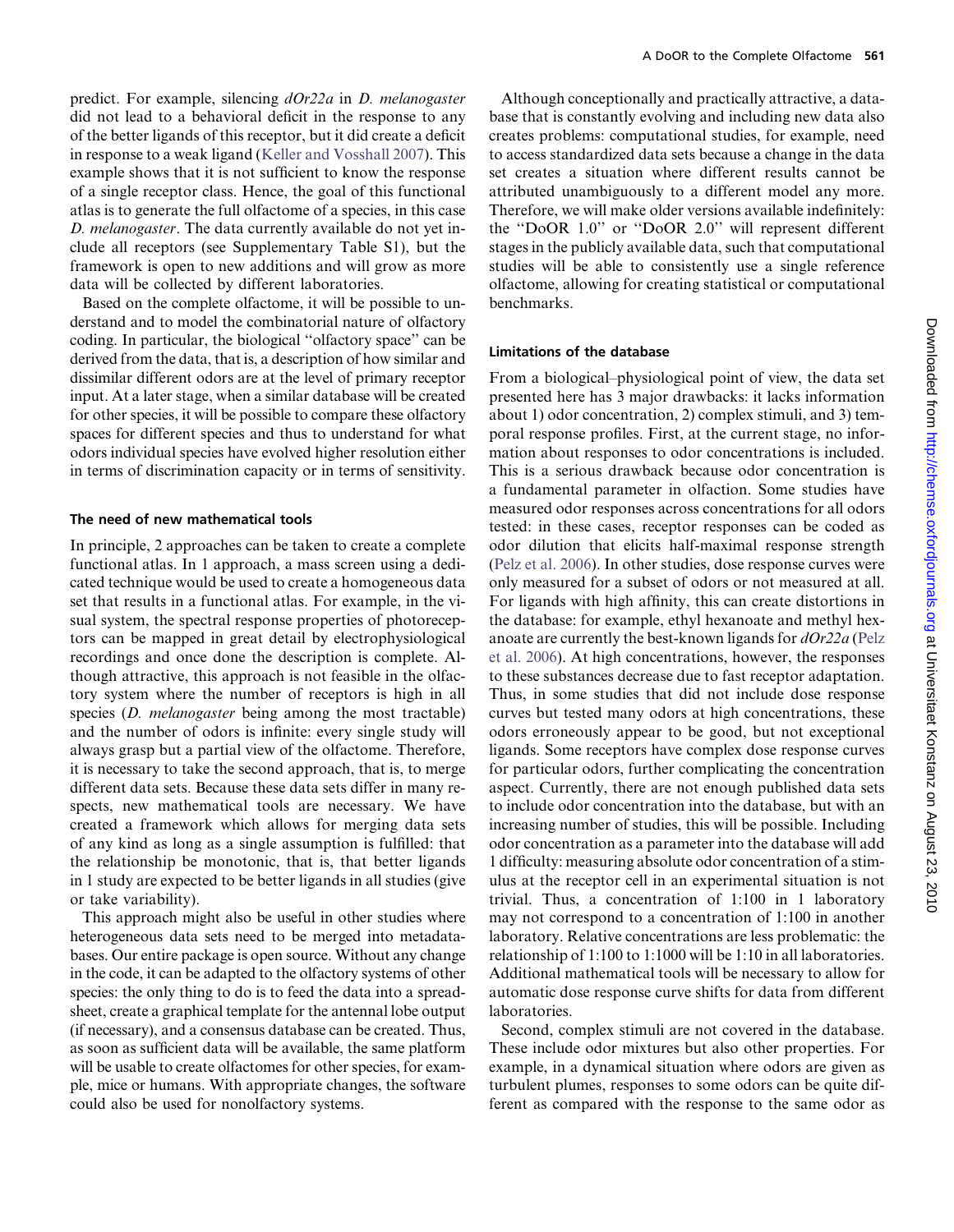<span id="page-11-0"></span>a single odor pulse ([Schuckel et al. 2009\)](#page-12-0). A related aspect needs to be considered for negative responses: many receptors respond to some odors with an activity decrease measured as a drop in firing rate or a decrease in intracellular calcium. However, some receptors have almost no spontaneous activity but might show inhibitory responses if activated beforehand. Here, an odor response is no longer a simple stimulus response property but rather dependent on previous activation. Such complexities cannot be covered in a functional atlas that is, in essence, a lookup table of simplified odor responses. However, these complexities are certainly important for the olfactory system and need to be considered in our quest to understand olfactory coding at large by generating dedicated physiological data sets.

Third, this functional data set maps odors to single values, disregarding the fact that odor responses are temporally structured at the level of olfactory receptors already. Response onsets to an odor have different time lags in different receptors, a property that could be included into the database as more data become available. Including more temporal information (e.g., phasic, phasic–tonic, tonic, or complex response patterns) will require additional tools. Temporal properties are more dependent on recording techniques than response magnitude: calcium imaging, intracellular recordings, or sensilla recordings might all reveal different aspects of the temporal complexity in a receptor neuron. Thus, including temporal information at the current stage would reduce the available data too much to make a consensus database useful.

Taken together, we present an open access software to assemble the complete olfactome of a species—here D. melanogaster. We hope that this service to the community will be of use for many further studies into olfaction of this and other species, and we will update the database as new odor response profiles become available.

## Supplementary material

Supplementary material can be found at http://www.chemse .oxfordjournals.org/. Additional material and the online version of DoOR is available at http://neuro.uni-konstanz.de /DoOR.

## Funding

This work was supported by Bundesministerium für Bildung und Forschung (BMBF) (01GQ0771 to M.S. and C.G.G.) and Deutsche Forschungsgemeinschaft (DFG) (GA524/7-1 to D.M. and C.G.G.).

# Acknowledgements

We thank David Samuelson for creating the 3D visualizations on the webpage and Konrad Polthier (TU Berlin) for technical support in adapting VRML import in JavaView. Thanks to Birgit Rapp and Gabriele Pszolla for physiological recordings. M.S. is an associated member of the DFG Research Training Group GK-1042.

## References

- Abaffy T, Malhotra A, Luetje CW. 2007. The molecular basis for ligand specificity in a mouse olfactory receptor: a network of functionally important residues. J Biol Chem. 282:1216–1224.
- Benton R, Vannice KS, Gomez-Diaz C, Vosshall LB. 2009. Variant ionotropic glutamate receptors as chemosensory receptors in Drosophila. Cell. 136:149–162.
- Buck L, Axel R. 1991. A novel multigene family may encode odorant receptors: a molecular basis for odor recognition. Cell. 65:175–187.
- Couto A, Alenius M, Dickson BJ. 2005. Molecular, anatomical, and functional organization of the Drosophila olfactory system. Curr Biol. 15:1535–1547.
- Crasto C, Marenco L, Miller P, Shepherd G. 2002. Olfactory receptor database: a metadata-driven automated population from sources of gene and protein sequences. Nucleic Acids Res. 30:354–360.
- de Bruyne M, Clyne PJ, Carlson JR. 1999. Odor coding in a model olfactory organ: the Drosophila maxillary palp. J Neurosci. 19:4520–4532.
- de Bruyne M, Foster K, Carlson JR. 2001. Odor coding in the Drosophila antenna. Neuron. 30:537–552.
- Dobritsa AA, van der Goes van Naters W, Warr CG, Steinbrecht RA, Carlson JR. 2003. Integrating the molecular and cellular basis of odor coding in the Drosophila antenna. Neuron. 37:827–841.
- Fiala A, Spall T, Diegelmann S, Eisermann B, Sachse S, Devaud JM, Buchner E, Galizia CG. 2002. Genetically expressed cameleon in Drosophila melanogaster is used to visualize olfactory information in projection neurons. Curr Biol. 12:1877–1884.
- Galan RF, Weidert M, Menzel R, Herz AV, Galizia CG. 2006. Sensory memory for odors is encoded in spontaneous correlated activity between olfactory glomeruli. Neural Comput. 18:10–25.
- Galizia CG, Menzel R. 2001. The role of glomeruli in the neural representation of odours: results from optical recording studies. J Insect Physiol. 47:115–130.
- Glusman G, Yanai I, Rubin I, Lancet D. 2001. The complete human olfactory subgenome. Genome Res. 11:685–702.
- Goldman AL, Van der Goes van Naters W, Lessing D, Warr CG, Carlson JR. 2005. Coexpression of two functional odor receptors in one neuron. Neuron. 45:661–666.
- Hallem EA, Carlson JR. 2006. Coding of odors by a receptor repertoire. Cell. 125:143–160.
- Hallem EA, Ho MG, Carlson JR. 2004. The molecular basis of odor coding in the Drosophila antenna. Cell. 117:965–979.
- Herz AV, Meier R, Nawrot MP, Schiegel W, Zito T. 2008. G-Node: an integrated tool-sharing platform to support cellular and systems neurophysiology in the age of global neuroinformatics. Neural Netw. 21:1070–1075.
- Keller A, Vosshall LB. 2007. Influence of odorant receptor repertoire on odor perception in humans and fruit flies. Proc Natl Acad Sci USA. 104:5614-5619.
- Kim H, Golub GH, Park H. 2005. Missing value estimation for DNA microarray gene expression data: local least squares imputation. Bioinformatics. 21:187–198.
- Kreher SA, Mathew D, Kim J, Carlson JR. 2008. Translation of sensory input into behavioral output via an olfactory system. Neuron. 59:110–124.
- Kwon JY, Dahanukar A, Weiss LA, Carlson JR. 2007. The molecular basis of CO2 reception in Drosophila. Proc Natl Acad Sci USA. 104:3574–3578.
- Laissue PP, Reiter C, Hiesinger PR, Halter S, Fischbach KF, Stocker RF. 1999. Three-dimensional reconstruction of the antennal lobe in Drosophila melanogaster. J Comp Neurol. 405:543–552.